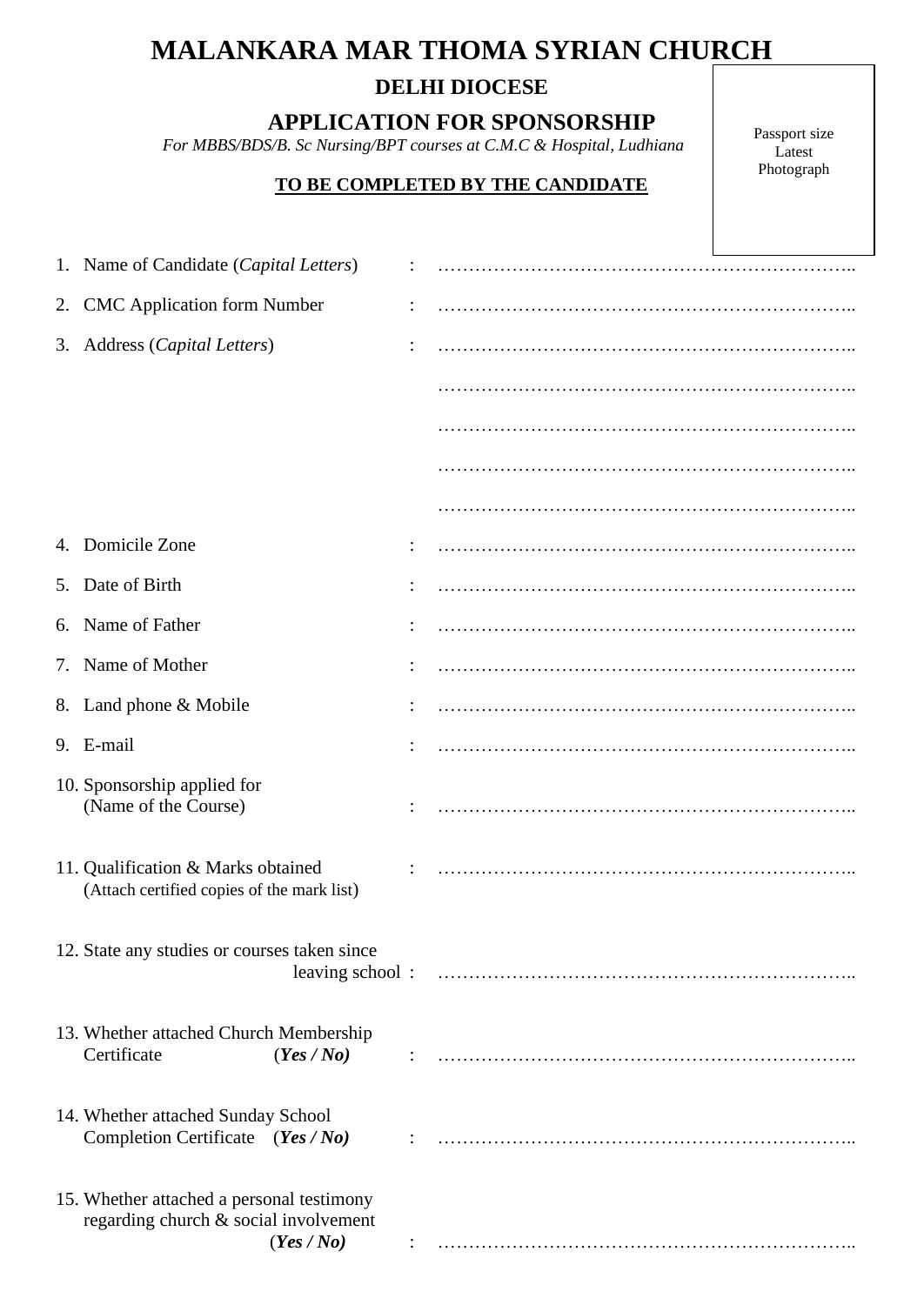| 16. Name of your Vicar and Parish                                                                          |  |
|------------------------------------------------------------------------------------------------------------|--|
| 17. Whether attached attested copy of Domicile                                                             |  |
| 18. Duration of Membership in                                                                              |  |
| 19. Are you willing to serve the Medical<br>Institutions of the Mar Thoma Syrian<br>Church in North India? |  |
| 20. Mention your choice of place For Test<br>and Interview (Thiruvalla/New Delhi)                          |  |

## **Signature :**

**Date:**